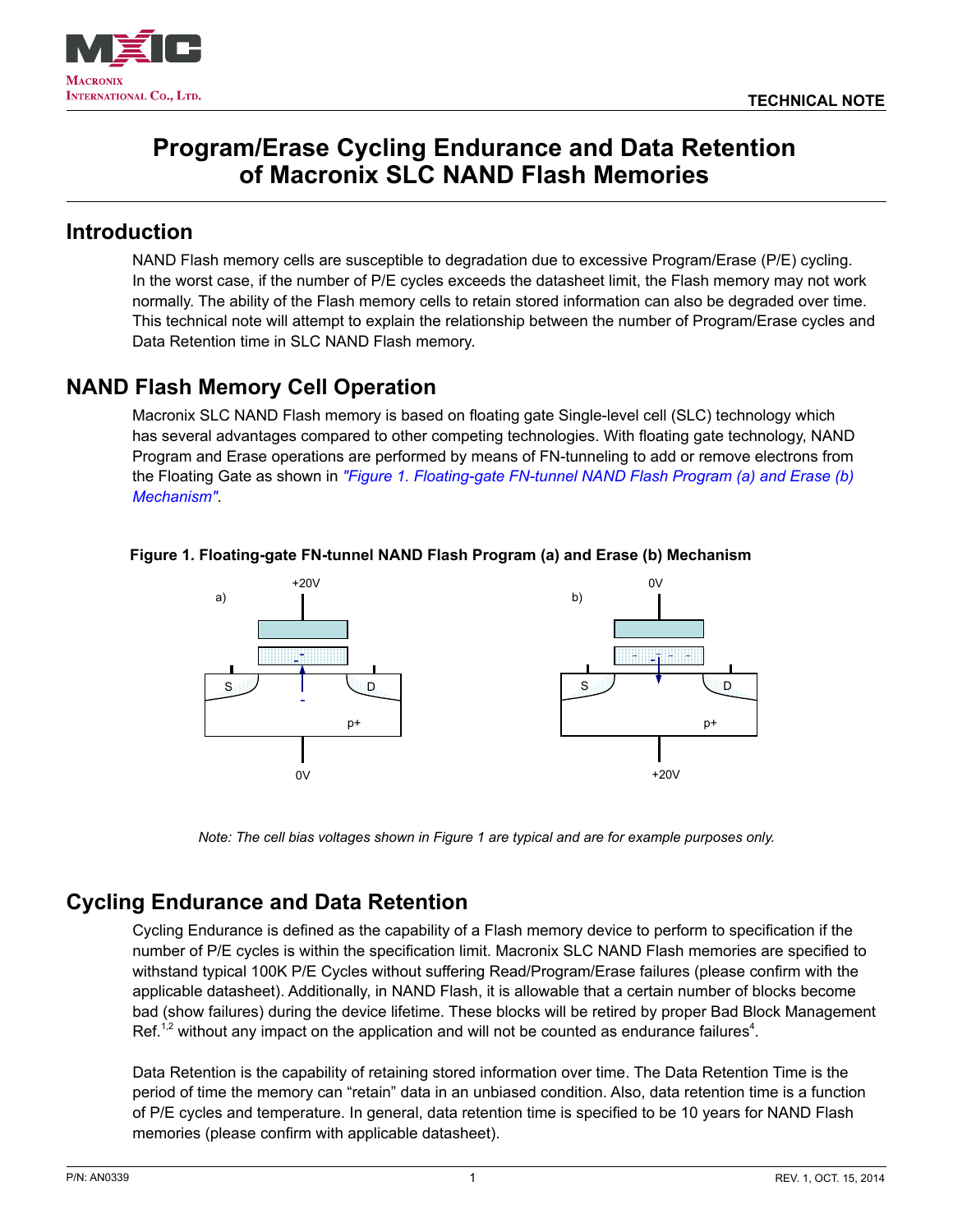

Because of the high electric fields normally used in Flash memory Program and Erase operations; the dielectric layers around the floating gate in the cell may suffer degradation over time as the number of P/E cycles increases. This is especially true for the tunnel oxide beneath the floating gate. It is well known that charge traps may be created in the oxide leading to the reduction of endurance capability and data retention time.

The Flash memory is normally tested to comply with the specification using industry standard reliability testing procedures<sup>3,4,5,6</sup>. These testing procedures take into account the failure modes of existing flash technologies and typical application usage. For endurance testing, only a fraction of the memory array in each device is tested to the maximum specification, otherwise the entire testing process would take too much time. For retention testing, a temperature acceleration model is used where the memory is baked at temperatures as high as 125°C and the results are fit to confirm data retention time at system temperatures.

Reliability testing procedures are done in such a way as to consider the real application usage and the technology failure modes. For example, the standard procedure for testing endurance and retention will insert delays in between cycles because it is known that some oxide damage may be partially recovered in between cycles. In the typical application usage, Erase cycles are spread over the whole life of the application, instead of being concentrated in the early stage. If the application has a different cycling rate, such as heavy cycling in a short time at the beginning, then the stress test procedure may not be accurate to model the usage. Special knowledge-based testing procedures must be used.

*["Figure 2. Cycling Distribution over Flash Lifetime"](#page-1-0)* shows how normally, P/E cycling is spread over time in standard applications. For example, in *["Figure 2. Cycling Distribution over Flash Lifetime"](#page-1-0) a)* the application will reach 100K P/E cycles at the end of its life in 10 years by erasing blocks about every hour, and in case *b)* the application is expected to reach 20K P/E cycles after 10 years by erasing blocks about every four hours. The cycles are uniformly spread during the lifetime.

#### **Figure 2. Cycling Distribution over Flash Lifetime**

<span id="page-1-0"></span>

It is useful to distinguish the Flash memory usage between un-cycled and cycled conditions.

Data retention time for cycled devices decreases as the P/E cycle number is increased.

It also follows that as the amount of P/E cycling increases, the time between P/E cycles (or the length of time the memory must retain the data) is also reduced. Using *["Figure 2. Cycling Distribution over Flash Lifetime"](#page-1-0)* as an example, the time between cycles is four hours for case *b)* and less than one hour for case *a)*.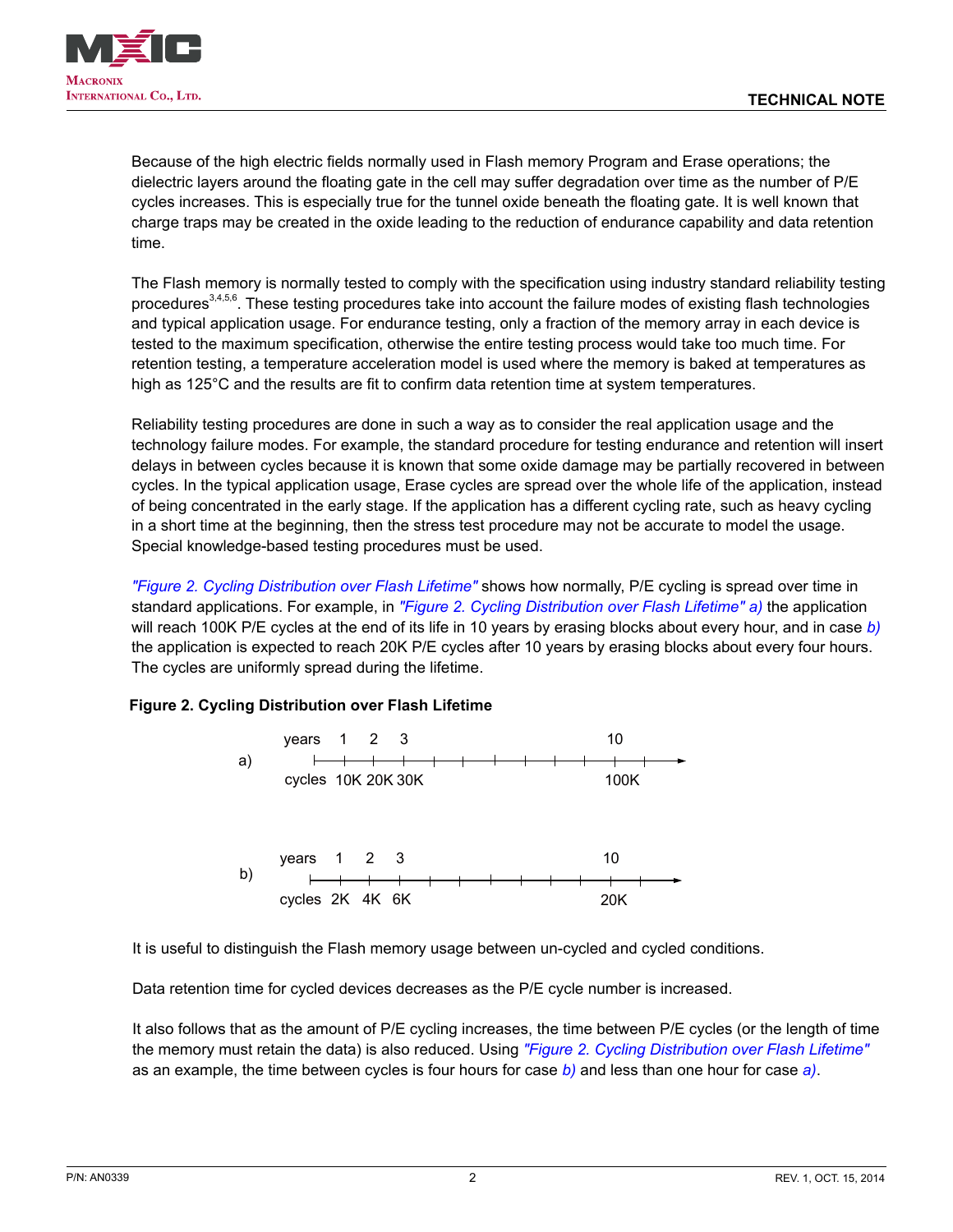

In some cases, only code data is stored in Flash memory and updates are rare. In other cases, information such as parameters or data captured need to be refreshed frequently. As a result, certain blocks may accumulate Erase cycles very fast. In order not to exceed the maximum cycling limits during the lifetime, it is suggested to spread the data over multiple blocks by implementing wear leveling techniques<sup>2</sup>.

In the case when a system is not expected to be in use for long periods of time, and data must be retained during such a period, it might be necessary to consider the cycling degradation effect on retention in order to meet the required retention time (especially under high temperature conditions).

Figure 3 shows a typical relationship example between retention and temperature for Macronix SLC NAND Flash according to JEDEC JESD22-A117<sup>4</sup>. The various curves also illustrate the retention as a function of the erase cycles. The maximum retention specified for SLC NAND Flash is 10 years (Please check the actual datasheet). Lifetime is achieved by using the appropriate Error Correction (ECC) level defined in the datasheet.

To obtain precise evaluations, it is necessary to consider a proper temperature usage profile, instead of the maximum temperature reached by the application.

<span id="page-2-0"></span>

#### **Figure 3. Example SLC NAND Intrinsic Retention Lifetime after P/E Cycling**

*Note: Typical Retention Lifetime is 10 years in SLC NAND Products.*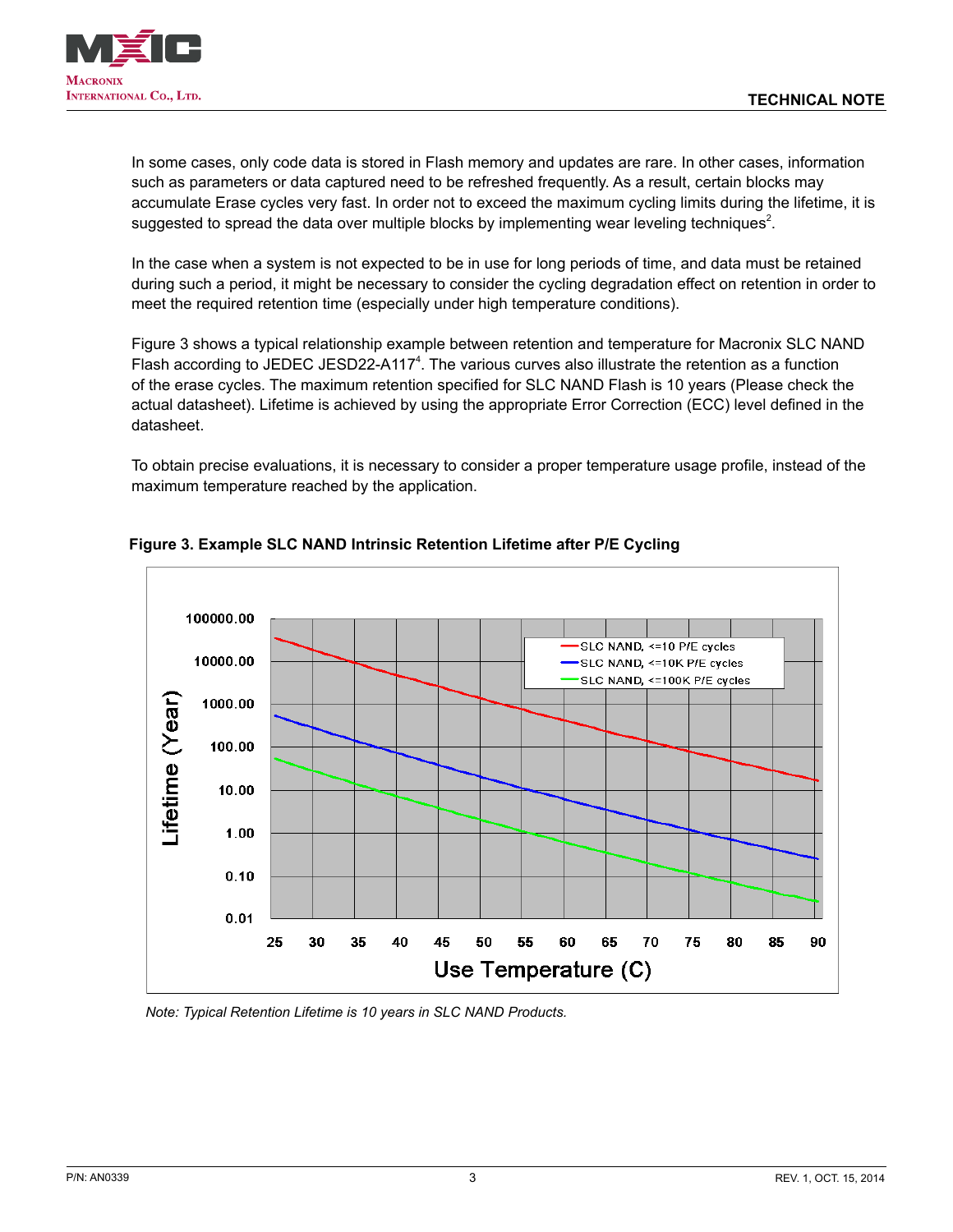



## **Cycling Endurance and Data Retention Application Examples**

As an example, let's consider an application requiring updates of parameters, such that a single memory block is updated every hour for ten years. One block will reach 87K cycles at the end of the 10 year period if no wear leveling is used. Because the time between cycles is 1 hour the retention capability is sufficient to maintain the data during the time period at the maximum temperature of 85°C as can be approximated by using the bottom green curve in *["Figure 3. Example SLC NAND Intrinsic Retention Lifetime after P/E Cycling"](#page-2-0)*. In the case where the application is not used for a while, the device will still be able to retain the data for 10 years at an ambient temperature of less than 35°C, or one year at 55°C.

Another example is the frequent data logging of parameters. We can imagine the need to store data (up to 2KB) every minute. Data will be written page by page, and each time a new page is written, the older one is made invalid by programming a specific marker. Since each block is composed of 64 2KB-pages, it means that a block will be filled in 64 minutes! Also in this case the block will be cycled about 82K times in 10 years. A savvy implementation will reserve eight blocks for data storage, thus reducing the cycling amount per block to 10K in 10 years. After 10 years and 10K of cycling per block the parameters can still be retained for one year in the harsh conditions of 75°C. Moreover, in this example the retention between cycles is not an issue because the parameters are being updated every minute. However, if the data logging is put into pause for a while, the retention condition can be satisfied easily.

The JEDEC standard JESD47 (Stress Test Driven Reliability Qualification of Integrated Circuits) describes the general usage relation between Program/Erase cycling and data retention. In general, as the number of P/E cycles is increased, the data retention lifetime drops. In addition, if the interval between each P/E cycle is lengthened, the data retention capability can be increased.

In cases where an application requires information to be stored for a long time at high temperature after cycling, it is recommended to consider wear leveling, or other redundancy methods to maintain the consistency of the data. For a more accurate evaluation of the flash memory retention, it is better to consider a temperature usage profile instead of a worst case one.

To improve reliability, generally wear leveling techniques<sup>2</sup> are used to prevent certain memory blocks from reaching a high P/E cycle count while other blocks experience relatively few P/E cycles. Wear leveling implementations consider a pool of blocks and program new data to the blocks with the lowest P/E count. Each time data is stored into different blocks in order to reduce the erase cycle count per block.

A simple example of a wear leveling implementation is to alternate the storing of data parameters into several blocks in such a way that when one block is full, a different one will be used. The previously used block is meanwhile erased and made available again. This approach will automatically extend the cycling count as the number of erase cycles per block are cut by the number of blocks used. Additionally, this approach may help to avoid losing data in the event of an unexpected power loss.

Another method which can be used to guarantee the appropriate retention time is to refresh the data blocks after a pre-defined time. To employ such a technique, it is necessary to have a timestamp available in the system to determine when a refresh is performed.

Lastly, in addition to the techniques mentioned above, ECC with correction capability greater than what is specified in the NAND Flash datasheet could be deployed in the system to improve reliability.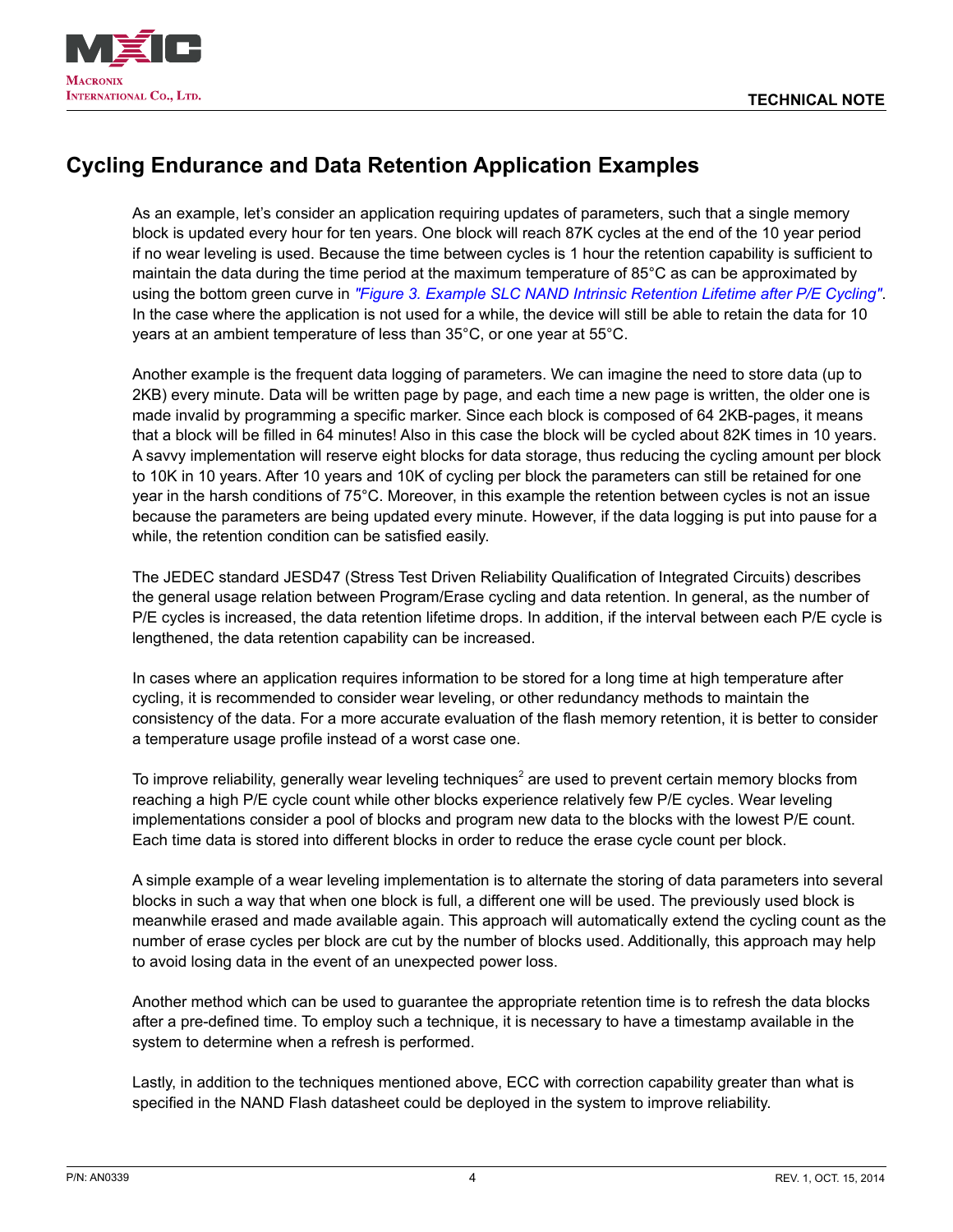

### **Summary**

SLC NAND Flash memories offer high endurance and data retention capabilities in most applications. However, for special applications it might be necessary to implement special design techniques such as wear leveling, data refresh, and stronger ECC in order to achieve the required data retention.

### **References**

- 1. Macronix Technical Note AN-0278 "Bad Block Information"
- 2. Macronix Technical Note AN0269 "Introduction to NAND in Embedded Systems"
- 3. JESD47I "Stress-Test-Driven Qualification of Integrated Circuits" JEDEC Standard.
- 4. JESD22-A117C "Electrically Erasable Programmable ROM (EEPROM) Program/Erase Endurance and Data Retention Stress Test" – JEDEC Standard.
- 5. JESD94A "Application Specific Qualification Using Knowledge Based Test Methodology" JEDEC Standard.
- 6. JEP122G "Failure Mechanism and Models for Semiconductor Devices" JEDEC Standard

## **Revision History**

| <b>Revision No.</b> | <b>Description</b> | Page | <b>Date</b>                   |
|---------------------|--------------------|------|-------------------------------|
| REV. 1              | Initial Release    | ALL  | 15 <sup>th</sup> , Oct., 2014 |